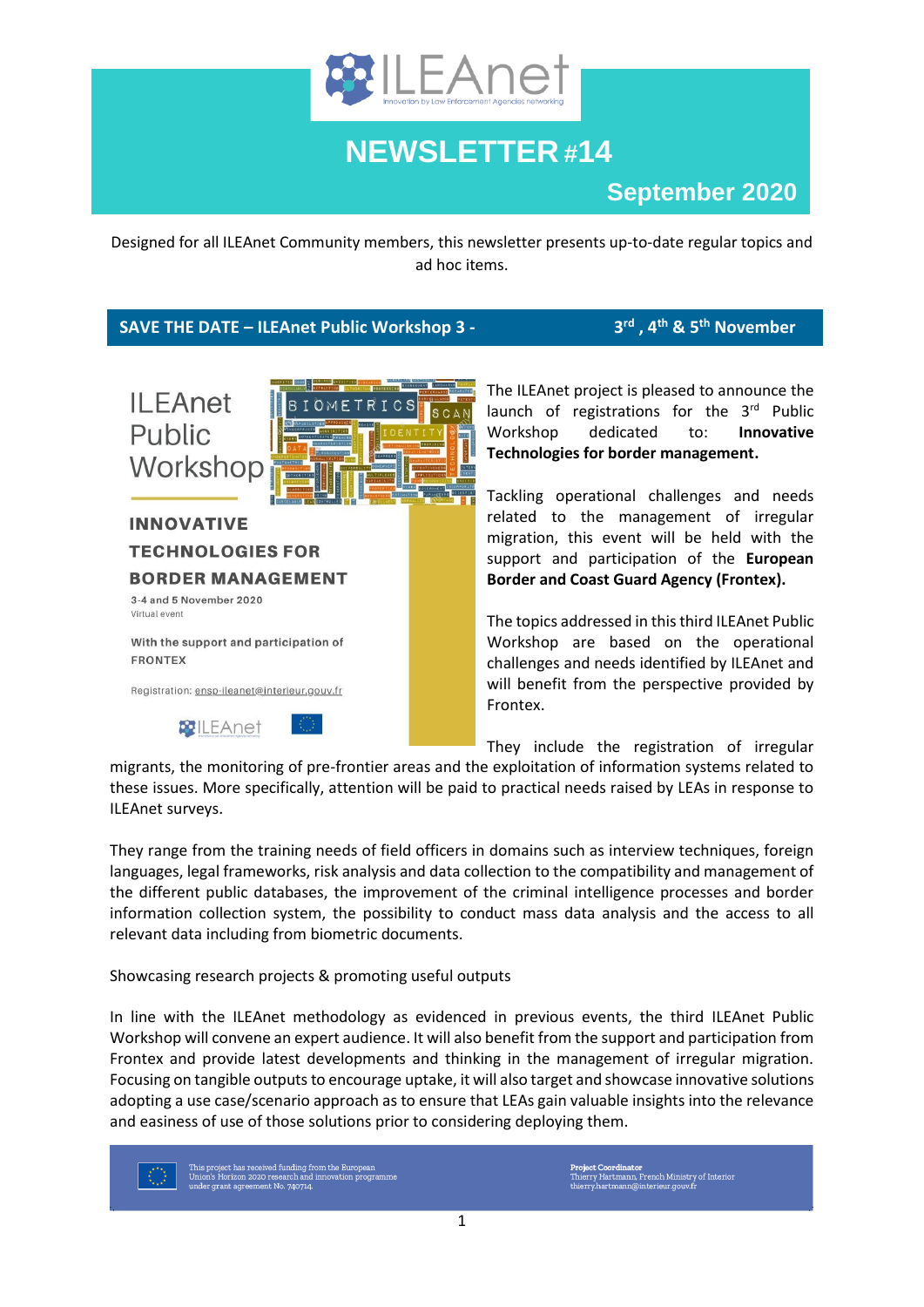At the end of this three-day event, participants will have:

- Furthered their awareness of the challenges and needs faced by LEAs dealing with illegal migration
- Gained an informed overview of best practices and solutions existing in this domain
- Reflected on potential gaps and opportunities in order to inform a future research agenda supportive of LEAs' priorities
- Learned about solutions brought by security research and innovation in a practical way

• Deepened their own expertise benefitting from peers' testimonials and experiences and migratory outlook from Frontex

Registrations are now open for LEAs and academics dealing with border management-related issues in their line of work.

If interested, please contact the ILEAnet Scientific Coordination at: [ensp-ileanet@interieur.gouv.fr](mailto:ensp-ileanet@interieur.gouv.fr)

For more information and agenda: [https://ileanet.eurtd.com/events/event/view/246778/ileanet](https://ileanet.eurtd.com/events/event/view/246778/ileanet-public-workshop-3)[public-workshop-3](https://ileanet.eurtd.com/events/event/view/246778/ileanet-public-workshop-3)

## **ILEAnet SUCONTRACTING**



We are pleased to inform you that ILEAnet, through the French National Police Academy (ENSP), is launching a public tender to find a contractor able to provide an in-depth study on information sharing mechanisms between LEAs in Europe, in four areas identified as crucial (Migration, Cybercrime, Terrorism and Organized Crime).

It should involve a mapping of the existing and emerging trends and mechanisms used for information sharing, an assessment and analysis

focusing on good practices and challenges, as well as recommendations and solutions for concrete improvements.

If you are interested, find more information here:

- On the French Public Procurement Platform, entering the tender's profile "ENSP-CDR-MP0120" <https://www.marches-publics.gouv.fr/?page=entreprise.AccueilEntreprise>
- On the European Public Procurement Platform, entering the tender's profile 'ENSP-CDR-MP0120" <https://ted.europa.eu/udl?uri=TED:NOTICE:420536-2020:TEXT:FR:HTML>

Please note that the original deadline to submit offers is **October 27th.**

Do not hesitate to share this with your scientific network!



This project has received funding from the European<br>Union's Horizon 2020 research and innovation programme<br>under grant agreement No. 740714.

Project Coordinator<br>Thierry Hartmann, French Ministry of Interior<br>thierry.hartmann@interieur.gouv.fr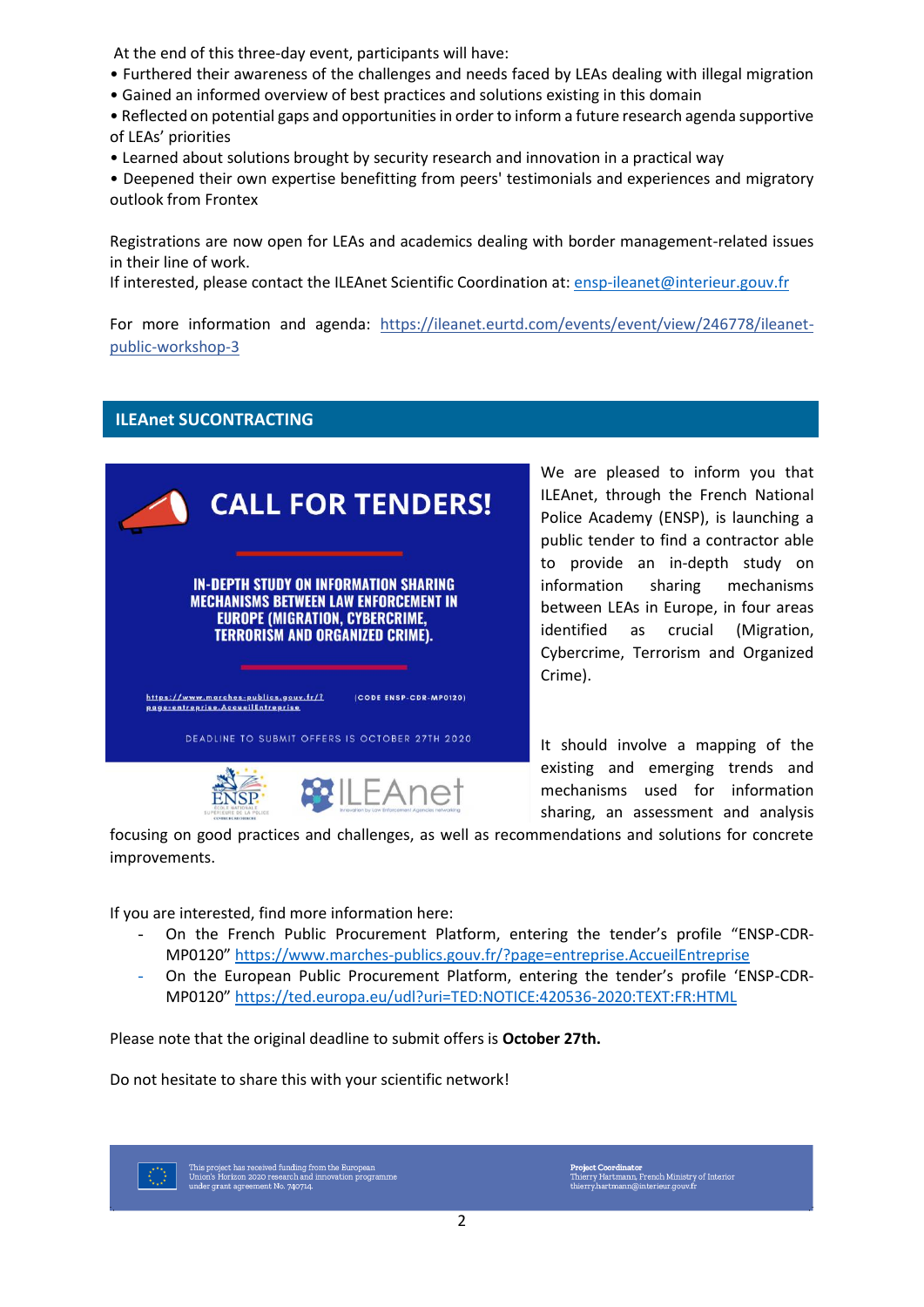# **XILEAnet**

## **PROJECT UPTAKE PROCESS (IPUP)** BEYOND YOUR PROJECT, THINK OPERATIONAL EXPLOITATION!

olution is identified for a specific Law Enforcement need, ILEAnet launches the ILEAnet Project Uptake Process - IPUP. But what is it for?

The IPUP is designed to promote engagement between LEAs and research projects to further support the operational exploitation of the project outcomes It also aims at easing the discussion around operational exploitation between LEAs and also alms at easing the discussion around operational

#### The IPUP is a 8-step process:



**Project ID CARD** The project ID<br>and outcomes. card summarizes the project objectives, scope

#### **TELOS**

TELOS is a questionnaire assessing the maturity level of the project outputs, their compliance with legal, ethical and societal requirements and their economic and operational impacts.

#### **SCENARIO**

**TEST** 

It illustrates in a practical way how solutions can be deployed by LEAs in their activities.

#### **PROJECT SELECTION**

The project selection by ILEAnet team assesses the matching between LEAs needs and the project outputs.



**TECHNICAL PRESENTATION & DEMONSTRATION** The technical presentation of the project outputs shows the solutions in action & presents their functionalities



LEAs interes sted in the project outputs test the solution to assess their interest & identify their requirements for an operational exploitation

#### **SUMMARY OF REQUIREMENTS** It collects all previously returned requirements from LEAs

interested in the outputs and will be the basis for further operational exploitation worl

**EXPERT MEETING** It defines the best operational exploitation

approach (new EU project, identification of possible funds etc.)

**INTERESTED IN THE IPUP?** <mark>oïse CHASSAING</mark><br>ench Ministry of Interior<br>oise.chassaing@interieur.gouv.fr

**ILEANET PROJECT** ¥. lin

After 3 years of project and activities, ILEAnet took the time to **refine its strategy**. The team worked on **setting a clear guidance for the next 2 years**.

The team took care of **sharing its vision** with the Steering Committee and the community of INCs as it is essential to all move forward in the same direction. This will be presented to the European Commission within the end of the year.

### *What are ILEAnet's main objectives?*

The project, taking advantage of a strong and determined team, would like to **demonstrate the operationality of ILEAnet**, by covering the whole scope of the project's tasks, organizing ILEAnet's activities in a global coherence, and preparing a smooth hand-over.

## *What will be concretely done during the remaining months?*

ILEAnet initiated a **range of exercises that will be more broadly deployed, improved, tested** in the coming months, including but not limited to:

- Theme-specific public workshops
- The IPUP ILEAnet Project Uptake Process
- Subcontracting activities
- Standardization activities
- The Knowledge Factory
- Network-specific activities

<https://ileanet.eurtd.com/file/view/248742/ipup-process>

These are examples of **concrete actions** designed to improve Law Enforcement practitioners' involvement in research projects by fostering their participation during and after the projects and by promoting sharing of goods practices. Those events aim at strengthening the relationships between LEAs and **academics** on security research as well.

At the network level, a brainstorm work is undertaken to think about practical ways to increase practitioners' involvement in research, development and innovation, and for that, ILEAnet has started a global collection of all possible recommendations in that sense.



This project has received funding from the European<br>Union's Horizon 2020 research and innovation programme<br>under grant agreement No. 740714.

Project Coordinator<br>Thierry Hartmann, French Ministry of Interior<br>thierry.hartmann@interieur.gouv.fr